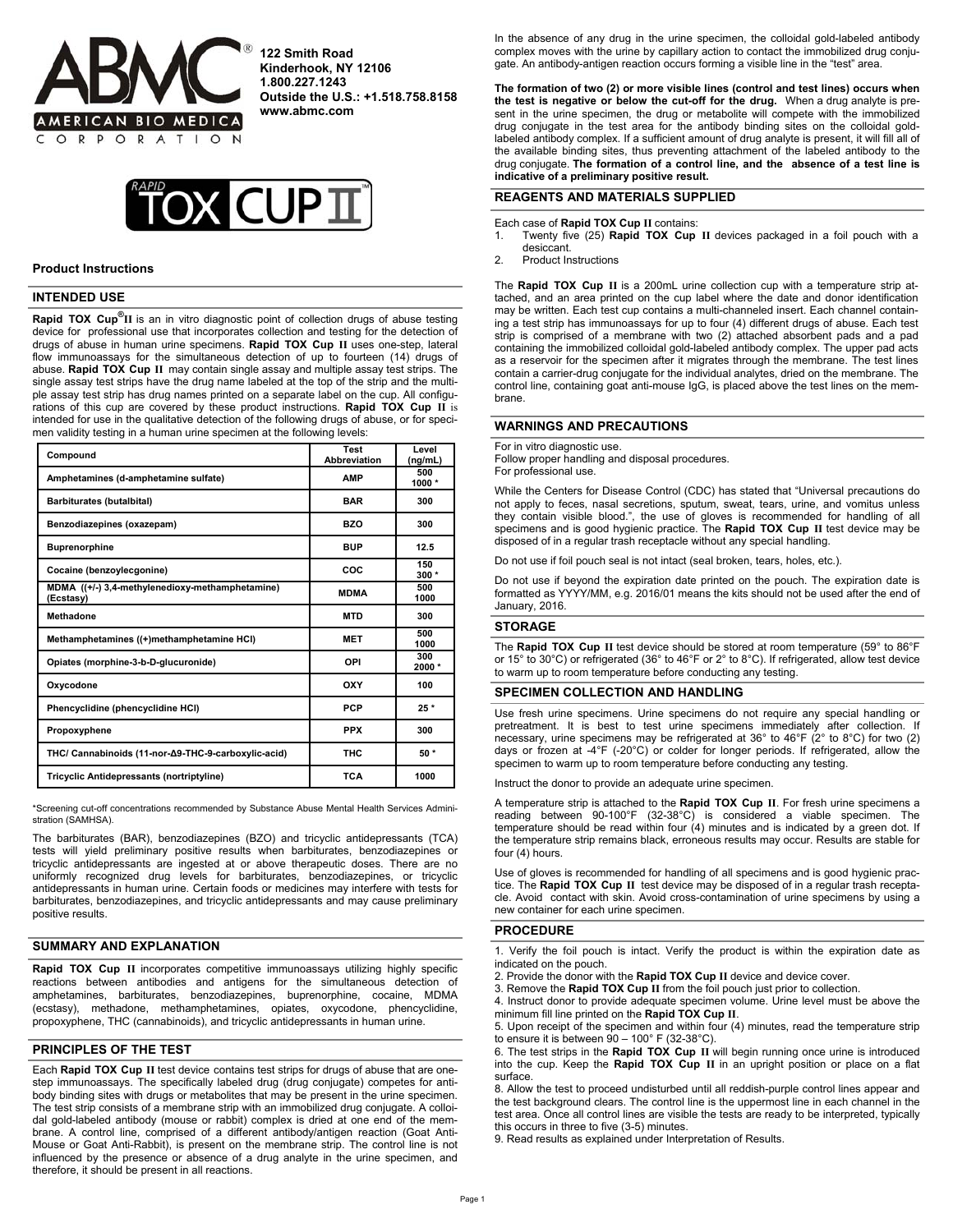# **INTERPRETATION OF RESULTS - DRUG TEST**

The test results may be interpreted once the control line(s) have formed and the background on the test strip(s) has cleared. This will occur in approximately three to five (3-5) minutes. The test results are determined by the presence or absence of the test and control lines, therefore color blindness will not affect reading the results of the test. The test results are stable for up to four (4) hours.

# **Test Valid**

The device control line is the uppermost line appearing in each test channel. Before reading the test result lines, verify that the control line has formed in each test channel, indicating that the test is valid. If the control line does not appear in each test channel, the test is *invalid* and the test results must not be used. The test should be repeated using a new **Rapid TOX Cup II** device. The intensity of the control lines may vary. *Any line, without regard to intensity or size, is a line***.** 

# **Test Invalid**

If no control line appears after approximately ten (10) minutes, consider the test *invalid.* Repeat the test using another **Rapid TOX Cup II** device.

# **Negative**

A **NEGATIVE** result for a single drug in a multiple assay test strip is the presence of a reddish-purple line adjacent to the drug name. A **negative** result for a single assay test strip is the presence of two (2) reddish-purple lines, the upper control line and the lower test line. The intensity of the test lines may vary. *Any line, without regard to intensity or size, is a line.* 

## **Preliminary Positive**

A **PRELIMINARY POSITIVE** result for a single drug in a multiple assay test strip is the absence of a line adjacent to the drug name. A **preliminary positive** result for a single assay test strip is the presence of only one reddish-purple line (the control line) and no test line.

# **CONTROL LINE/ TEST LINE INTERPRETATION**

| <b>Control Line</b>     | <b>Test Line for Each Drug</b> | Interpretation       |
|-------------------------|--------------------------------|----------------------|
| No control line present | No test line present           | Invalid test         |
| No control line present | Test line present              | Invalid test         |
| Control line present    | Test line present              | Negative             |
| Control line present    | No test line present           | Preliminary positive |

#### **Examples of Results:**



Example: Drug 3 in the multiple assay test strip is preliminary positive

Note: It was determined in a study that there is no contamination of a urine sample from any component of the **Rapid TOX Cup II**, the reagent strips or the reagents in the strip that causes any interference with the test results during re-analysis by the confirmation laboratory of the sample after nine (9) days storage at room temperature. Both negative and preliminary positive samples were tested in this study at one (1), three (3), five (5), and nine (9) days post initial analysis. Negative results were obtained on all negative samples and preliminary positive results were obtained on all positive samples, showing no interference after one (1), three (3), five (5) and nine (9) days. Therefore, a sample that is transported to a laboratory for confirmation will not be affected due to storage of the sample in the **Rapid TOX Cup II** during transport and need not be transferred to another container.

# **QUALITY CONTROL**

A procedural control (the control line [C]) is built into each test strip, indicating that the reagents on the device are present and functioning properly.

For laboratory use it is good laboratory practice to use positive and negative controls to ensure proper test performance. Follow federal, state and local requirements for QC testing. Control specimens are commercially available. Positive and negative controls should be used: 1) prior to using a new lot/shipment of test devices, 2) if the product has been stored outside the recommended storage conditions, or 3) as determined by your organization's protocol.

#### **LIMITATIONS OF PROCEDURE**

**Rapid TOX Cup II** is designed for use with human urine only.

**Rapid TOX Cup II provides only a preliminary qualitative test result. Use a more specific alternate quantitative analytical method to obtain a confirmed analytical result. Liquid chromatography Mass spectrometry (tandem MS) LC-MS/MS or gas chromatography/mass spectrometry (GC/MS) are the preferred confirmatory**  method<sup>(1)</sup>. HPLC may be used as the confirmatory method for tricyclic antidepressants. Use best judgment to any **Rapid TOX Cup II** test result, particularly when preliminary positive results are obtained<sup>(2</sup>)

Other substances and/or factors not listed may interfere with the test and cause erroneous results, such as adulterants, procedural errors or cross reactivity with other drugs or agents. Refer to the Performance Characteristics section for more information.

# **PERFORMANCE CHARACTERISTICS**

# **SPECIFICITY**

Interference and cross reactivity studies were performed by testing the drug analytes in the **Rapid TOX Cup II** test device with various other drugs. Below is the list of drugs that will give a preliminary positive result at or above the concentration stated. All of the following drugs were added to normal, drug-free urine. **Note: The drugs listed are preliminary positive for only the drug test specified. DRUG TEST CONCENTRATION** 

| Amphetamines 500 ng/mL                                    |        |
|-----------------------------------------------------------|--------|
| d-Amphetamine                                             | 500    |
| d, I-amphetamine                                          | 500    |
| I-Amphetamine                                             | 20,000 |
| Phentermine (a, a-Dimethylphenethylamine)                 | 1250   |
| (+/-) - Methylenedioxyamphetamine (MDA)                   | 750    |
| Amphetamines 1000 ng/mL                                   |        |
|                                                           | 1000   |
| d-Amphetamine                                             | 1000   |
| d, I-amphetamine                                          |        |
| I-Amphetamine                                             | 20,000 |
| Phentermine (a, a-Dimethylphenethylamine)                 | 1250   |
| (+/-) - Methylenedioxyamphetamine (MDA)                   | 750    |
| <b>Barbiturates</b>                                       |        |
| Allobarbital (5,5-Diallybarbituric Acid)                  | 300    |
| Amobarbital (Amytal; 5-Ethyl-5-Isoamylbarbituric Acid)    | 1000   |
| Aprobarbital                                              | 150    |
| Barbital (Barbitone; 5,5-Diethlybarbituric Acid; Veronal) | 1250   |
| Butabarbital                                              | 750    |
| <b>Butalbital</b>                                         | 300    |
| Butethal                                                  | 500    |
| 5,5 Diphenylhydantoin (Phenytoin)                         | 2500   |
| Pentobarbital (Nembutal)                                  | 300    |
| Phenobarbital                                             | 1500   |
| Secobarbital (Quinalbarbitone)                            | 150    |
| Talbutal                                                  | 75     |
| <b>Buprenorphine</b>                                      | 12.5   |
| Buprenorphine glucuronide                                 | 10     |
|                                                           |        |
| Codeine                                                   | 10,000 |
| Hydrocodone                                               | 25,000 |
| Metoclopramide                                            | 50,000 |
| Morphine                                                  | 25,000 |
| Nalmefene                                                 | 75,000 |
| Naltrexone                                                | 100    |
| Norbuprenorphine                                          | 10,000 |
| Norbuphrenorphine glucuronide                             | 1500   |
| <b>Benzodiazepines</b>                                    |        |
| Alpha-hydroxyalprazolam                                   | 10,000 |
| Alprazolam                                                | 75     |
| Bromazepam                                                | 400    |
| Chlordiazepoxide                                          | 150    |
| Clobazam                                                  | 100    |
| Clonazepam                                                | 300    |
| Clorazepate                                               | 100    |
| Desalkylfurazepam                                         | 500    |
| Desmethyldiazepam                                         | 100    |
| N-desmethylflunitrazepam                                  | 100    |
|                                                           | 100    |
| Diazepam<br>Estazolam                                     | 500    |
|                                                           |        |
| Flunitrazepam                                             | 150    |
| 2-Hydroxyethylflurazepam                                  | 5000   |
| 4-Hydroxynordiazepam                                      | 4000   |
| (+/-)Lorazepam                                            | 2200   |
| Lorazepam glucuronide                                     | 250    |
| Lormetazepam                                              | 500    |
| Nitrazepam                                                | 75     |
| Norchlordiazepoxide                                       | 500    |
| Nordiazepam                                               | 150    |
| Oxazepam                                                  | 300    |
| Oxazepam glucuronide                                      | 750    |
| Sulindac                                                  | 7500   |
| Temazepam                                                 | 100    |
| Temazepam glucuronide                                     | 75     |
| Triazolam                                                 | 1500   |
| Cocaine 150 ng/mL                                         |        |
| Benzoylecgonine                                           | 150    |
| Cocaethylene                                              | 150    |
| Cocaine (Ecgonine Methyl Ester Benzoate)                  | 100    |
| Metoclopramide                                            | 80,000 |
| Procaine (Novocaine)                                      | 75,000 |
| Cocaine 300 ng/mL                                         |        |
| Benzoylecgonine                                           | 300    |
| Cocaethylene                                              | 300    |
| Cocaine (Ecgonine Methyl Ester Benzoate)                  | 100    |
| Metoclopramide                                            |        |
|                                                           | 80,000 |
| Procaine (Novocaine)                                      | 75,000 |
| MDMA (Ecstasy) 500 ng/mL                                  |        |
| (+/-) 3,4-methlylenedioxy-methamphetamine (MDMA)          | 500    |
| +/- Methamphetamine                                       | 500    |
| + Methamphetamine                                         | 500    |
| (+/-) 3,4-Methylene-n-ethylmethamphetamine (MDEA)         | 20,000 |
| Procaine                                                  | 50,000 |
| Ranitidine                                                | 40,000 |
| Trimethobenzamide                                         | 20,000 |
| MDMA (Ecstasy) 1000 ng/mL                                 |        |
| (+/-) 3,4-methlylenedioxy-methamphetamine (MDMA)          | 1000   |
| +/- Methamphetamine                                       | 1000   |
| + Methamphetamine                                         | 500    |
| (+/-) 3,4-Methylene-n-ethylmethamphetamine (MDEA)         | 20,000 |
| Procaine                                                  | 60,000 |
| Ranitidine                                                | 50,000 |
| Trimethobenzamide                                         | 20,000 |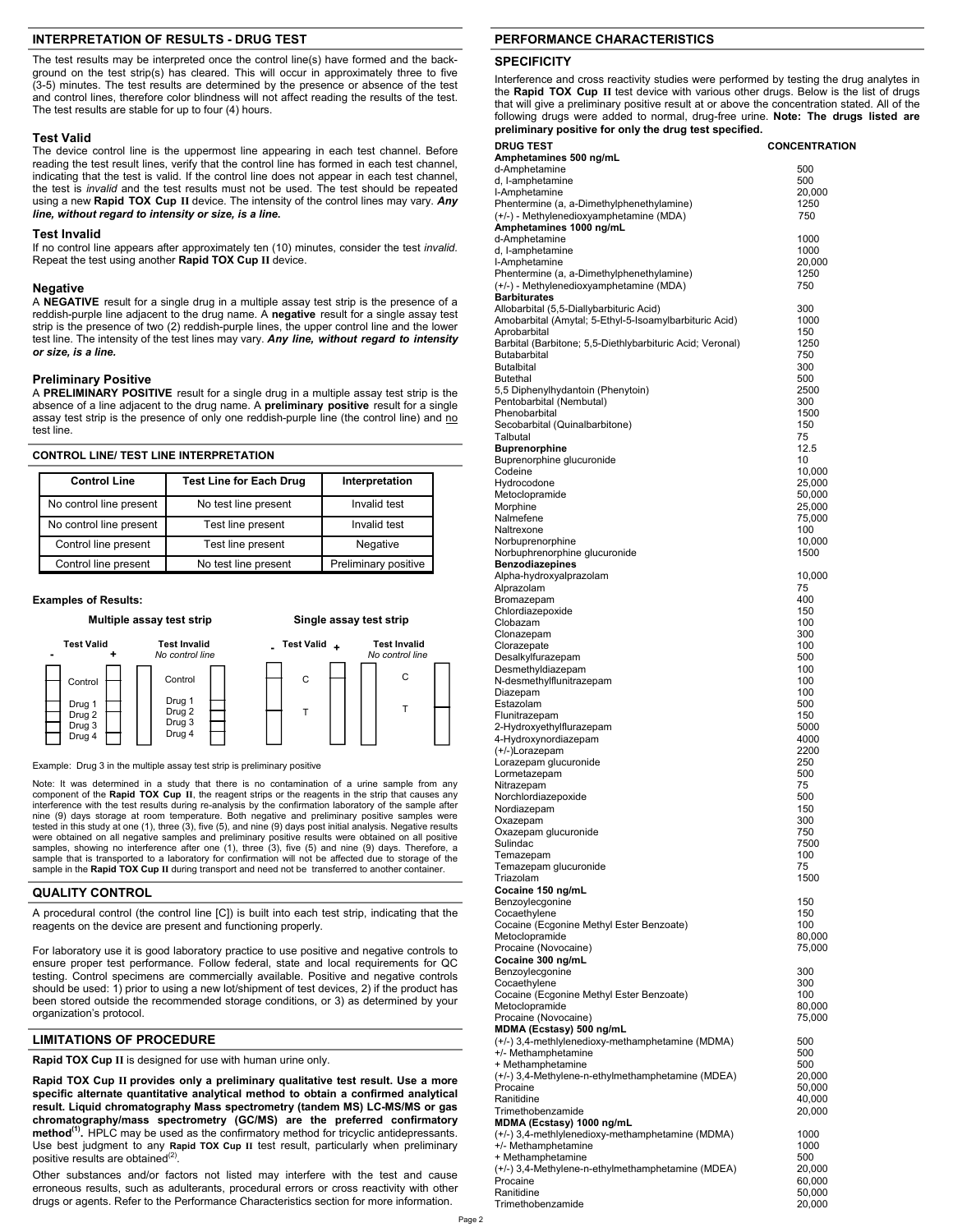| (Continued from previous page)              |                                                     |                   |                  |  |  |  |
|---------------------------------------------|-----------------------------------------------------|-------------------|------------------|--|--|--|
| Methadone<br>Benzotropine Methane sulfonate |                                                     |                   | 30,000           |  |  |  |
| Diphenhydramine                             |                                                     |                   | 50,000           |  |  |  |
| Disopyramide                                |                                                     |                   | 60,000           |  |  |  |
| Isopropamide                                |                                                     |                   | 500              |  |  |  |
| (+/-) Methadone                             |                                                     |                   | 300              |  |  |  |
| (-)-á-Methadol                              |                                                     |                   | 300              |  |  |  |
| (-)-á-Acetylmethadol (LAAM)                 | 2500                                                |                   |                  |  |  |  |
| Procyclidine                                | 50,000                                              |                   |                  |  |  |  |
| Suxibuzone<br>Methamphetamines 500 ng/mL    |                                                     |                   | 25,000           |  |  |  |
|                                             | (+/-)- 3,4-Methylenedioxy-n-ethylamphetamine (MDEA) |                   | 20,000           |  |  |  |
| Procaïne (Novocaïne)                        |                                                     |                   | 60,000           |  |  |  |
| Trimethobenzamide                           |                                                     |                   | 20,000           |  |  |  |
| +/- Methamphetamine                         |                                                     |                   | 500              |  |  |  |
| (+/-)- Methamphetamine                      |                                                     |                   | 725              |  |  |  |
| Ranitidine (Zantac)                         |                                                     |                   | 50,000           |  |  |  |
|                                             | (+/-) 3,4-Methylenedioxymethamphetamine (MDMA)      |                   | 725              |  |  |  |
| Methamphetamines 1000 ng/mL                 |                                                     |                   |                  |  |  |  |
| Procaine (Novocaine)                        | (+/-) 3,4-Methylenedioxy-n-ethylamphetamine (MDEA)  |                   | 20,000<br>60,000 |  |  |  |
| Trimethobenzamide                           |                                                     |                   | 20,000           |  |  |  |
| +/- Methamphetamine                         |                                                     |                   | 1000             |  |  |  |
| + Methamphetamine                           |                                                     |                   | 500              |  |  |  |
| Ranitidine (Zantac)                         |                                                     |                   | 50,000           |  |  |  |
|                                             | (+/-) 3,4-Methylenedioxymethamphetamine (MDMA)      |                   | 1000             |  |  |  |
| Opiates 300 ng/mL                           |                                                     |                   |                  |  |  |  |
| 6-Acetylmorphine                            |                                                     |                   | 500              |  |  |  |
| Codeine                                     |                                                     |                   | 100              |  |  |  |
| Eserine (Physostigmine)                     |                                                     |                   | 15,000<br>100    |  |  |  |
| Ethylmorphine<br>Heroin (Diacetylmorphine)  |                                                     |                   | 500              |  |  |  |
| Hydromorphone                               |                                                     |                   | 2000             |  |  |  |
| Hydrocodone                                 |                                                     |                   | 1250             |  |  |  |
| Morphine                                    |                                                     |                   | 300              |  |  |  |
| Morphine-3-b-D-Glucuronide                  | 75                                                  |                   |                  |  |  |  |
| Nalorphine                                  | 500                                                 |                   |                  |  |  |  |
| Norcodeine                                  | 35,000                                              |                   |                  |  |  |  |
| Oxycodone                                   |                                                     |                   | 50,000           |  |  |  |
| Thebaine (Paramorphine)                     |                                                     |                   | 13,000           |  |  |  |
| Opiates 2000 ng/mL<br>6-Acetylmorphine      |                                                     |                   | 1000             |  |  |  |
| Codeine                                     |                                                     |                   | 800              |  |  |  |
| Ethylmorphine                               |                                                     |                   | 400              |  |  |  |
| Heroin (Diacetylmorphine)                   |                                                     |                   | 10,000           |  |  |  |
| Hydromorphone                               |                                                     |                   | 2000             |  |  |  |
| Hydrocodone                                 |                                                     |                   | 5000             |  |  |  |
| Morphine                                    |                                                     |                   | 1600             |  |  |  |
| Morphine-3-b-D-Glucuronide                  |                                                     |                   | 2000             |  |  |  |
| Oxycodone                                   |                                                     |                   | 75,000           |  |  |  |
| Thebaine (Paramorphine)<br>Oxycodone        |                                                     |                   | 26,000           |  |  |  |
| 6-Acetylcodeine                             | Single assay: 11,000                                | Multi assay: 3000 |                  |  |  |  |
| 6-Acetylmorphine                            | Single assay: 22,500                                | Multi assay: 750  |                  |  |  |  |
| Codeine                                     | Single assay: 900                                   | Multi assay: 300  |                  |  |  |  |
| Dihydrocodeine                              | Single assay: 325                                   | Multi assay: 325  |                  |  |  |  |
| Hydromorphone                               | Single assay: 3,500                                 | Multi assay: 1250 |                  |  |  |  |
| Hydrocodone                                 | Single assay: 75                                    | Multi assay: 20   |                  |  |  |  |
| Morphine                                    | Single assay: 3,000                                 | Multi assay: 450  |                  |  |  |  |
| Noroxycodone                                |                                                     |                   | 50,000           |  |  |  |
| Oxycodone                                   | Single assay: 200                                   | Multi assay: 50   | 100              |  |  |  |
| Oxymorphone<br>Thebaine                     | 25,000                                              |                   |                  |  |  |  |
| Phencyclidine (PCP)                         |                                                     |                   |                  |  |  |  |
| Phencyclidine                               |                                                     |                   | 25               |  |  |  |
| 4-Hydroxy phencyclidine                     |                                                     |                   | 90               |  |  |  |
| Phencyclidine Morpholine                    | 625                                                 |                   |                  |  |  |  |
| Venlafaxine                                 |                                                     |                   | 100,000          |  |  |  |

Venlafaxine<br>**Rapid TOX Cup II** PCP also detects high concentrations of the cough suppressant dextromethorphan.<br>In young children, dextromethorphan overdoses may produce a preliminary positive result for PCP. *However, adults ingesting therapeutic dosages of dextromethorphan should not produce a preliminary positive result.* 

| Propoxyphene    |     |
|-----------------|-----|
| Propoxyphene    | 300 |
| Norpropoxyphene | 200 |

| THC/ Cannabinoids (Tetrahydrocannabinol)                                                    |        |
|---------------------------------------------------------------------------------------------|--------|
| Cannabinol                                                                                  |        |
| Efavirenz <sup>**</sup>                                                                     | 25,000 |
| 11-Hydroxy-D9-Tetrahydrocannabinol                                                          | 5000   |
| 11-Nor-D8-Tetrahydrocannabinol-9 Carboxylic Acid                                            | 50     |
| 11-Nor-D9-Tetrahydrocannabinol-9 Carboxylic Acid                                            | 50     |
| 11-Nor-D9-Tetrahydrocannabinol-9 Carboxylic Acid Glucuronide                                | 2500   |
| D8-Tetrahydrocannabinol                                                                     | 20.000 |
| D9-Tetrahydrocannabinol                                                                     | 20.000 |
| ** Efavirenz is the generic drug found in some HIV treatment medications. Research sources  |        |
| have indicated that it is highly possible false positive results for THC may be observed in |        |
| patients taking medications which may include Efavirenz.                                    |        |
| <b>Tricyclic Antidepressants</b>                                                            |        |
| Amitriptyline                                                                               | 1000   |
| Clomipramine                                                                                | 75.000 |
| Cyclobenzaprine                                                                             | 8000   |
| Cyproheptadine                                                                              | 50,000 |
| Desipramine                                                                                 | 1000   |
| Doxepin                                                                                     | 5000   |
| Imipramine                                                                                  | 1000   |
| Norclomipramine                                                                             | 2500   |
| Nordoxepin                                                                                  | 500    |
| Nortriptyline                                                                               | 1000   |
| Promazine                                                                                   | 12,500 |
| Protriptyline                                                                               | 2000   |
| Trimipramine                                                                                | 3000   |

# **EFFECTS OF pH AND SPECIFIC GRAVITY**

A series of experiments were conducted to evaluate the effects of pH on the reactivity of the **Rapid TOX Cup II** drug tests. Normal urine was adjusted to various pH levels by the addition of NaOH or HCI. Exogenous target drug or metabolite was then added to these pH-adjusted specimens to give a final concentration of the target cut-off level for that assay. A pH range of 3.0 to 12.0 was investigated. In all cases pH was found not to affect the ability of the **Rapid TOX Cup II** to detect the targeted level of drug or metabolite for that assay.

Additional experiments determined that specific gravity did not affect the ability of **Rapid TOX Cup II** drug tests to detect the targeted drug or metabolite at the target cut-off level for that assay. Normal urine, specific gravity of 1.020, were diluted to produce urine with lower specific gravity values. Exogenous drug or metabolite was then added to these specimens to give a final concentration of the target cut-off for that assay. An aqueous solution (specific gravity of 1.000) of the drug or metabolite with a concentration of the target cut-off was also evaluated. In all cases, over the specific gravity range of 1.005 to 1.020 preliminary positive results were obtained by **Rapid TOX Cup II** drug tests. Specific gravity has little or no effect on the reactivity of **Rapid TOX Cup II** drugs of abuse tests.

# **SENSITIVITY**

Known concentrations of drug were added to normal, drug-free urine. Ten (10) determinations were made at each serial dilution of the single analyte. Sensitivity is defined as that concentration which produced preliminary positive responses in all ten (10) replicates.

| <b>DRUG</b>            | <b>AVERAGE</b><br><b>CONCENTRATION</b><br>(ng/mL) | <b>DRUG</b>                                | <b>AVERAGE</b><br><b>CONCENTRATION</b><br>(ng/mL) |
|------------------------|---------------------------------------------------|--------------------------------------------|---------------------------------------------------|
| Amphetamines           | 500<br>1000                                       | <b>Methamphetamines</b>                    | 500<br>1000                                       |
| <b>Barbiturates</b>    | 300                                               | <b>Opiates</b>                             | 300<br>2000                                       |
| <b>Benzodiazepines</b> | 300                                               | Oxycodone                                  | 100                                               |
| <b>Buprenorphine</b>   | 12.5                                              | Phencyclidine                              | 25                                                |
| Cocaine                | 150<br>300                                        | Propoxyphene                               | 300                                               |
| <b>MDMA (Ecstasy)</b>  | 500<br>1000                                       | <b>THC/Cannabinoids</b>                    | 50                                                |
| <b>Methadone</b>       | 300                                               | <b>Tricyclic</b><br><b>Antidepressants</b> | 1000                                              |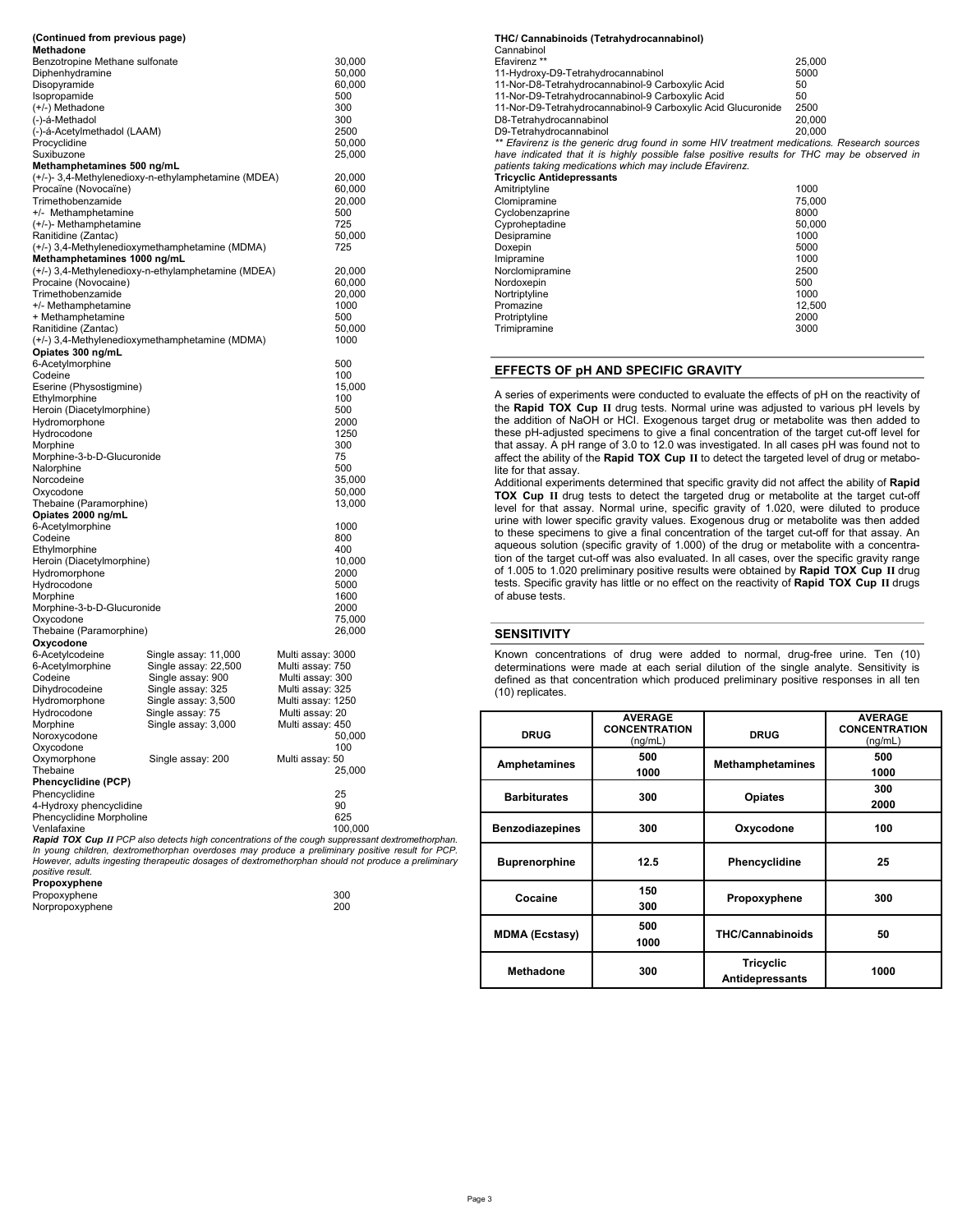# **SUMMARY**

No immunoassay that produces a single response in relation to the presence of multiple components in a mixture can reliably quantify the concentration of these components. (For example, the **Rapid TOX Cup II** barbiturates test detects several barbiturates. Attempts to establish semi-quantitative concentrations are not recommended. The sensitivity of this test to detect barbiturates is at an average concentration of 300 ng/mL).

| Drug                       | Concentration in ng/mL | Results # Pos./10 |
|----------------------------|------------------------|-------------------|
|                            | 250                    | 3/10              |
| Amphetamines               | 375                    | 2/10              |
| 500 ng/mL                  | 500                    | 10/10             |
|                            | 625                    | 10/10             |
|                            | 500                    | 0/10              |
| Amphetamines<br>1000 ng/mL | 750                    | 2/10              |
|                            | 1000<br>1250           | 10/10<br>10/10    |
|                            | 150                    | 0/10              |
|                            | 225                    | 2/10              |
| <b>Barbiturates</b>        | 300                    | 10/10             |
|                            | 375                    | 10/10             |
|                            | 150                    | 0/10              |
|                            | 225                    | 2/10              |
| <b>Benzodiazepines</b>     | 300                    | 10/10             |
|                            | 375                    | 10/10             |
|                            | 5                      | 0/10              |
|                            | 10                     | 2/10              |
| <b>Buprenorphine</b>       | 12.5                   | 10/10             |
|                            | 15                     | 10/10             |
|                            | 75                     | 0/10              |
| Cocaine                    | 113                    | 2/10              |
| 150 ng/mL                  | 150                    | 10/10             |
|                            | 187                    | 10/10             |
|                            | 150                    | 0/10              |
| Cocaine                    | 225                    | 3/10              |
| 300 ng/mL                  | 300                    | 10/10             |
|                            | 375                    | 10/10             |
|                            | 250                    | 0/10              |
| MDMA                       | 375                    | 3/10              |
| 500 ng/mL                  | 500                    | 10/10             |
|                            | 625                    | 10/10             |
|                            | 500                    | 0/10              |
| <b>MDMA</b>                | 750                    | 2/10              |
| 1000 ng/mL                 | 1000                   | 10/10             |
|                            | 1250                   | 10/10             |
|                            | 150                    | 1/10              |
|                            | 225                    | 3/10              |
| Methadone                  | 300                    | 10/10             |
|                            | 375                    | 10/10             |
|                            | 250                    | 0/10              |
| Methamphetamines           | 375                    | 1/10              |
| 500 ng/mL                  | 500                    | 10/10             |
|                            | 615                    | 10/10             |
|                            | 500                    | 0/10              |
| Methamphetamines           | 750                    | 3/10              |
| 1000 ng/mL                 | 1000                   | 10/10             |
|                            | 1250                   | 10/10             |
|                            | 150                    | 0/10              |
| <b>Opiates</b>             | 225                    | 2/10              |
| 300 ng/mL                  | 300                    | 10/10             |
|                            | 375                    | 10/10             |
|                            | 1000                   | 0/10              |
| Opiates                    | 1250                   | 3/10              |
| 2000 ng/mL                 | 2000                   | 10/10             |
|                            | 2500                   | 10/10             |
|                            | 50                     | 0/10              |
|                            | 75                     | 3/10              |
| Oxycodone                  | 100                    | 10/10             |
|                            | 125                    | 10/10             |
|                            | 13                     | 0/10              |
|                            | 19                     | 3/10              |
| Phencyclidine              | 25                     | 10/10             |
|                            | 37                     | 10/10             |
|                            | 150                    | 0/10              |
|                            | 225                    | 3/10              |
| Propoxyphene               | 300                    | 10/10             |
|                            | 375                    | 10/10             |

(Summary chart continued)

| Drug                             | Concentration in ng/mL | Results # Pos./10 |
|----------------------------------|------------------------|-------------------|
|                                  | 25                     | 0/10              |
| <b>THC/Cannabinoids</b>          | 38                     | 3/10              |
|                                  | 50                     | 10/10             |
|                                  | 75                     | 10/10             |
|                                  | 500                    | 0/10              |
|                                  | 750                    | 2/10              |
| <b>Tricyclic Antidepressants</b> | 1000                   | 10/10             |
|                                  | 1250                   | 10/10             |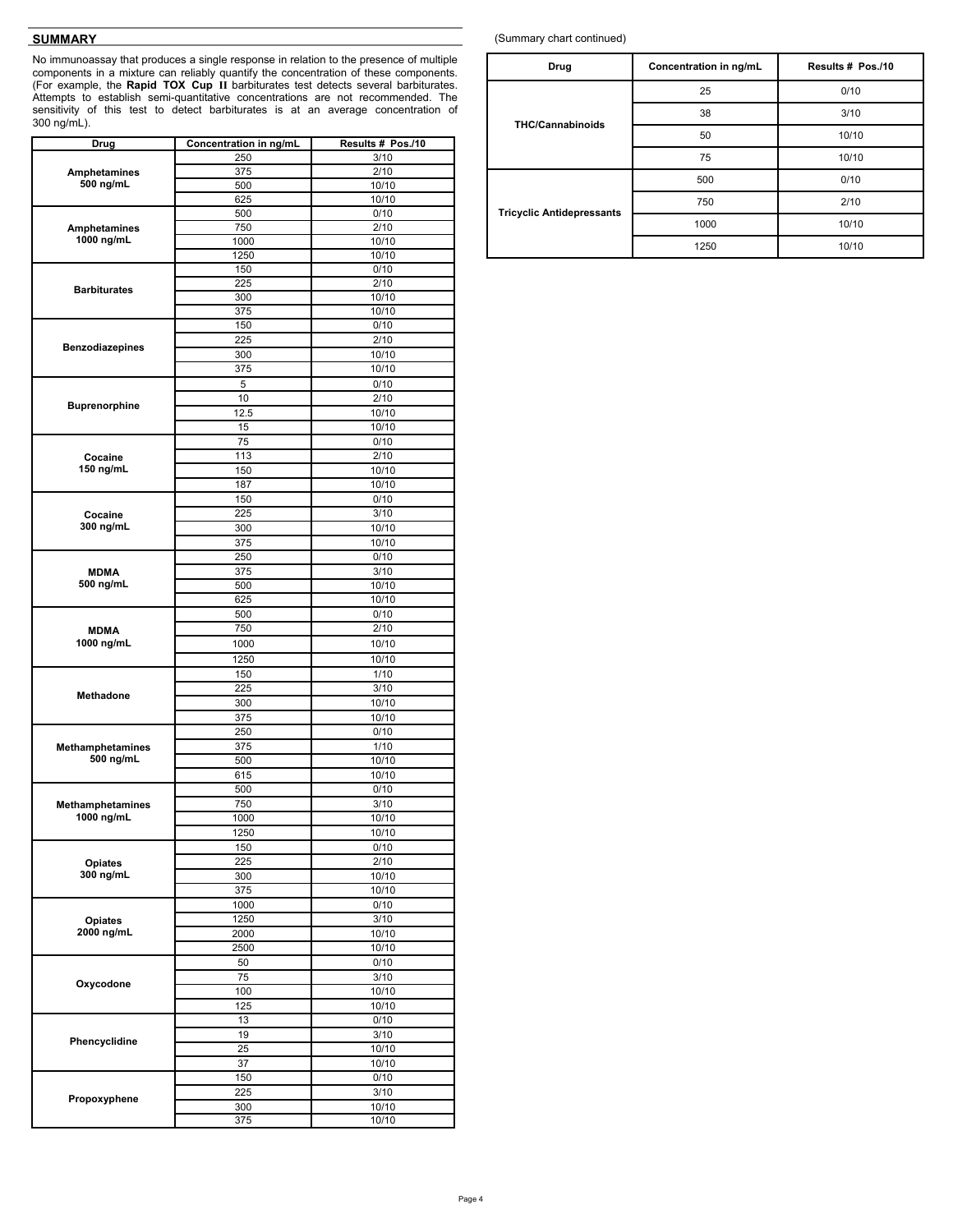# **ACCURACY**

Contrived samples of known GC/MS results were tested on the **Rapid TOX Cup II** at the levels specified below.

|              |                  |                  |                  | Near           | Near             |                  |         |
|--------------|------------------|------------------|------------------|----------------|------------------|------------------|---------|
|              |                  |                  |                  | Negative       | Positive Be-     | High             |         |
|              |                  |                  | Low              | <b>Between</b> | tween the        | Positive         |         |
|              |                  |                  | Negative         | 50% below      | cutoff and       | Greater than     | Percent |
| Drug Name    |                  | Nega-            | Less than        | the cutoff     | 50% above        | 50% above        | Agree-  |
|              | <b>Rapid TOX</b> | tive             | 50% of the       | and the cut-   | the cutoff       | the cutoff       | ment    |
|              | Cup II Re-       | No Drug          | cutoff con-      | off concen-    | concentra-       | concentra-       |         |
|              | sult             | Present          | centration       | tration        | tion             | tion             |         |
| OPI          | <b>POSITIVE</b>  | $\boldsymbol{0}$ | $\theta$         | 28             | 98               | 98               | 100%    |
| $2000$ ng/mL | <b>NEGATIVE</b>  | 939              | 48               | 67             | $\boldsymbol{0}$ | $\boldsymbol{0}$ | 97.4%   |
| OPI          | <b>POSITIVE</b>  | $\boldsymbol{0}$ | $\boldsymbol{0}$ | 25             | 96               | 96               | 100%    |
| $300$ ng/mL  | <b>NEGATIVE</b>  | 432              | 48               | 71             | $\boldsymbol{0}$ | $\boldsymbol{0}$ | 95.7%   |
| <b>METH</b>  | <b>POSITIVE</b>  | $\mathbf{0}$     | $\boldsymbol{0}$ | 26             | 98               | 97               | 100%    |
| $1000$ ng/mL | <b>NEGATIVE</b>  | 926              | 47               | 71             | $\boldsymbol{0}$ | $\boldsymbol{0}$ | 97.6%   |
| <b>METH</b>  | <b>POSITIVE</b>  | $\boldsymbol{0}$ | $\boldsymbol{0}$ | 29             | 96               | 96               | 100%    |
| $500$ ng/mL  | <b>NEGATIVE</b>  | 96               | 48               | 67             | $\boldsymbol{0}$ | $\boldsymbol{0}$ | 87.9%   |
| COC          | <b>POSITIVE</b>  | $\mathbf{0}$     | $\boldsymbol{0}$ | 29             | 97               | 96               | 100%    |
| $300$ ng/mL  | <b>NEGATIVE</b>  | 1295             | 49               | 69             | $\boldsymbol{0}$ | $\boldsymbol{0}$ | 98.0%   |
| COC          | <b>POSITIVE</b>  | $\boldsymbol{0}$ | $\boldsymbol{0}$ | 26             | 96               | 96               | 100%    |
| $150$ ng/mL  | <b>NEGATIVE</b>  | 432              | 48               | 70             | $\boldsymbol{0}$ | $\boldsymbol{0}$ | 95.5%   |
| <b>AMP</b>   | <b>POSITIVE</b>  | $\mathbf{0}$     | $\boldsymbol{0}$ | 17             | 104              | 104              | 100.0%  |
| $1000$ ng/mL | <b>NEGATIVE</b>  | 1272             | 52               | 87             | $\boldsymbol{0}$ | $\boldsymbol{0}$ | 98.8%   |
| <b>AMP</b>   | <b>POSITIVE</b>  | $\mathbf{0}$     | $\boldsymbol{0}$ | 29             | 96               | 96               | 100     |
| $500$ ng/mL  | <b>NEGATIVE</b>  | 432              | 48               | 67             | $\boldsymbol{0}$ | $\boldsymbol{0}$ | 95.0%   |
| <b>MDMA</b>  | <b>POSITIVE</b>  | $\mathbf{0}$     | $\boldsymbol{0}$ | 18             | 106              | 106              | 100%    |
| $1000$ ng/mL | <b>NEGATIVE</b>  | 925              | 53               | 88             | $\boldsymbol{0}$ | $\boldsymbol{0}$ | 98.3%   |
| <b>MDMA</b>  | <b>POSITIVE</b>  | $\boldsymbol{0}$ | $\boldsymbol{0}$ | 27             | 96               | 96               | 100%    |
| $500$ ng/mL  | <b>NEGATIVE</b>  | 96               | 48               | 69             | $\boldsymbol{0}$ | $\boldsymbol{0}$ | 88.8%   |
| <b>THC</b>   | <b>POSITIVE</b>  | $\overline{0}$   | $\boldsymbol{0}$ | 26             | 104              | 104              | 100.0%  |
| $50$ ng/mL   | <b>NEGATIVE</b>  | 2039             | 52               | 78             | $\boldsymbol{0}$ | $\overline{0}$   | 98.8%   |
| <b>OXY</b>   | <b>POSITIVE</b>  | $\boldsymbol{0}$ | $\boldsymbol{0}$ | 30             | 102              | 102              | 100%    |
| $100$ ng/mL  | <b>NEGATIVE</b>  | 1372             | 51               | 72             | $\boldsymbol{0}$ | $\boldsymbol{0}$ | 98.0%   |
| <b>BZO</b>   | <b>POSITIVE</b>  | $\mathbf{0}$     | $\boldsymbol{0}$ | 13             | 106              | 106              | 100%    |
| $300$ ng/mL  | <b>NEGATIVE</b>  | 2033             | 53               | 93             | $\boldsymbol{0}$ | $\overline{0}$   | 99.4%   |
| <b>BAR</b>   | <b>POSITIVE</b>  | $\boldsymbol{0}$ | $\boldsymbol{0}$ | 23             | 102              | 102              | 100%    |
| $300$ ng/mL  | <b>NEGATIVE</b>  | 1279             | 51               | 79             | $\boldsymbol{0}$ | $\boldsymbol{0}$ | 98.4%   |
| <b>PPX</b>   | <b>POSITIVE</b>  | $\boldsymbol{0}$ | $\boldsymbol{0}$ | 28             | 104              | 104              | 100.0%  |
| $300$ ng/mL  | <b>NEGATIVE</b>  | 1272             | 52               | 76             | $\boldsymbol{0}$ | $\boldsymbol{0}$ | 98.0%   |
| PCP          | <b>POSITIVE</b>  | $\boldsymbol{0}$ | $\boldsymbol{0}$ | 28             | 104              | 104              | 100%    |
| $25$ ng/mL   | <b>NEGATIVE</b>  | 1272             | 52               | 76             | $\boldsymbol{0}$ | $\boldsymbol{0}$ | 98.0%   |
| <b>MTD</b>   | <b>POSITIVE</b>  | $\boldsymbol{0}$ | $\boldsymbol{0}$ | 33             | 106              | 106              | 100.0%  |
| $300$ ng/mL  | <b>NEGATIVE</b>  | 2031             | 53               | 73             | $\boldsymbol{0}$ | $\boldsymbol{0}$ | 98.5%   |
| <b>BUP</b>   | <b>POSITIVE</b>  | $\boldsymbol{0}$ | $\boldsymbol{0}$ | 26             | 106              | 106              | 100.0%  |
| $12.5$ ng/mL | <b>NEGATIVE</b>  | 1264             | 53               | 80             | $\boldsymbol{0}$ | $\boldsymbol{0}$ | 98.2%   |
| <b>TCA</b>   | <b>POSITIVE</b>  | $\boldsymbol{0}$ | $\boldsymbol{0}$ | 22             | 102              | 102              | 100%    |
| $1000$ ng/mL | <b>NEGATIVE</b>  | 1276             | 51               | 80             | $\boldsymbol{0}$ | $\boldsymbol{0}$ | 98.5%   |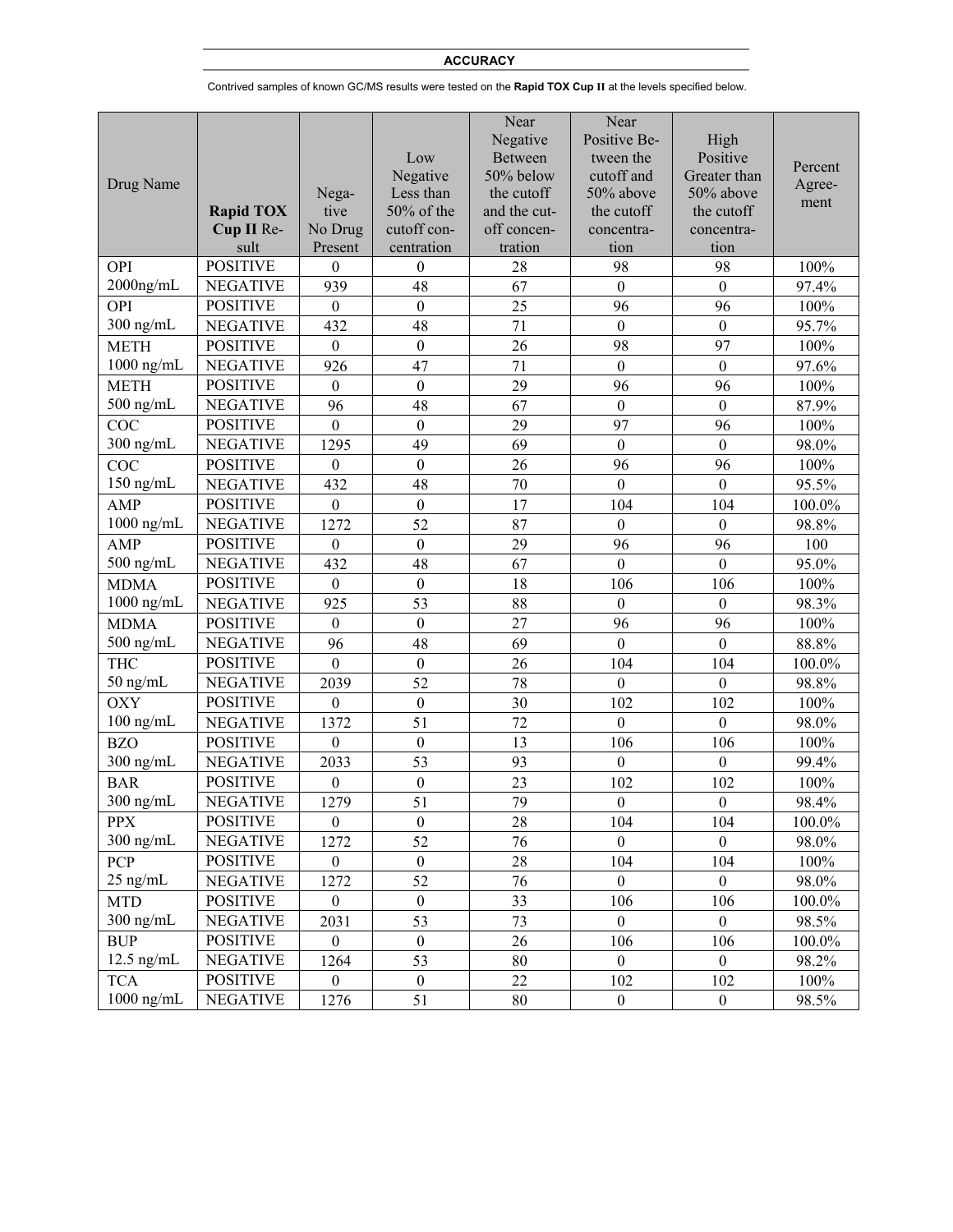# **REPRODUCIBILITY**

Reproducibility studies were carried out using contrived urine specimens. Each specimen was contrived to a specific concentration compared to drug cutoff. Each specimen was tested by approximately fifty (50) consumers in one day.

| Drug                    | Concentration<br>to Cutoff | Concentration | #  | <b>Results</b> | Precision             |
|-------------------------|----------------------------|---------------|----|----------------|-----------------------|
|                         |                            | in ng/mL      |    |                |                       |
| <b>AMP</b><br>500       | 0.5                        | 254           | 48 | <b>NEG</b>     | 36/48<br>$(75.00\%)$  |
|                         | 0.75                       | 389           | 48 | <b>NEG</b>     | 31/48<br>(64.58%)     |
|                         | 1.25                       | 650           | 48 | POS            | 48/48<br>$(100.00\%)$ |
|                         | 1.5                        | 757           | 48 | POS            | 48/48<br>$(100.00\%)$ |
| <b>AMP</b><br>1000      | 0.5                        | 280           | 52 | <b>NEG</b>     | 45/52<br>(86.54%)     |
|                         | 0.75                       | 818           | 52 | <b>NEG</b>     | 42/52<br>(80.77%)     |
|                         | 1.25                       | 1299          | 52 | POS            | 52/52<br>$(100.00\%)$ |
|                         | 1.5                        | 1474          | 52 | POS            | 52/52<br>$(100.00\%)$ |
| <b>BAR</b>              | 0.5                        | 157           | 51 | <b>NEG</b>     | 44/51<br>(86.27%)     |
|                         | 0.75                       | 270           | 51 | <b>NEG</b>     | 35/51<br>(68.63%)     |
|                         | 1.25                       | 323           | 51 | POS            | 51/51<br>$(100.00\%)$ |
|                         | 1.5                        | 687           | 51 | POS            | 51/51<br>$(100.00\%)$ |
| <b>BUP</b>              | 0.5                        | 4.2           | 53 | <b>NEG</b>     | 46/53<br>(86.79%)     |
|                         | 0.75                       | 5.0           | 53 | <b>NEG</b>     | 34/53<br>(64.15%)     |
|                         | 1.25                       | 10            | 53 | POS            | 53/53<br>$(100.00\%)$ |
|                         | 1.5                        | 12            | 53 | <b>POS</b>     | 53/53<br>$(100.00\%)$ |
| <b>BZO</b>              | 0.5                        | 149           | 53 | <b>NEG</b>     | 50/53<br>$(94.34\%)$  |
|                         | 0.75                       | 248           | 53 | <b>NEG</b>     | 43/53<br>(81.13%)     |
|                         | 1.25                       | 391           | 53 | POS            | 53/53<br>$(100.00\%)$ |
|                         | 1.5                        | 438           | 53 | POS            | 53/53<br>$(100.00\%)$ |
| $\overline{COC}$<br>150 | 0.5                        | 66            | 48 | <b>NEG</b>     | 38/48<br>(79.17%)     |
|                         | 0.75                       | 96            | 48 | NEG            | 32/48<br>(66.67%)     |
|                         | 1.25                       | 158           | 48 | POS            | 48/48<br>$(100.00\%)$ |
|                         | 1.5                        | 193           | 48 | POS            | 48/48<br>$(100.00\%)$ |
|                         |                            |               |    |                |                       |

COC 300 0.5 136 49 NEG 35/49 (71.43%) 0.75 187 49 NEG 34/49 (69.39%) 1.25 364 49 POS 49/49  $(100.00\%)$ 1.5 402 48 POS 48/48 (100.00%) MDMA 500 0.5 250 48 NEG 38/48 (79.17%) 0.75 375 48 NEG 31/48 (64.58%) 1.25 625 48 POS 48/48 (100.00%) 1.5 750 48 POS 48/48  $(100.00\%)$ MDMA 1000 0.5 500 53 NEG 47/53  $(88.68%)$ 0.75 750 53 NEG 41/63 (77.36%) 1.25 1250 53 POS 53/53 (100.00%) 1.5 1500 53 POS 53/53 (100.00%) METH 500 0.5 250 48 NEG 37/48 (77.08%) 0.75 375 48 NEG 30/48  $(62.50%)$ 1.25 625 48 POS 48/48 (100.00%) 1.5 750 48 POS 48/48 (100.00%) METH 1000 0.5 500 48 NEG 38/48 (79.17%) 0.75 750 49 NEG 33/49 (67.25%) 1.25 1250 49 POS 49/49 (100.00%) 1.5 1500 49 POS 49/49 (100.00%) MTD 0.5 150 53 NEG 38/53 (71.70%) 0.75 225 53 NEG 35/53 (66.04%) 1.25 375 53 POS 53/53 (100.00%) 1.5 450 53 POS 53/53 (100.00%) Drug Concentration<br>
to Cutoff Concentration in ng/mL # Results Precision

(Reproducibility continued)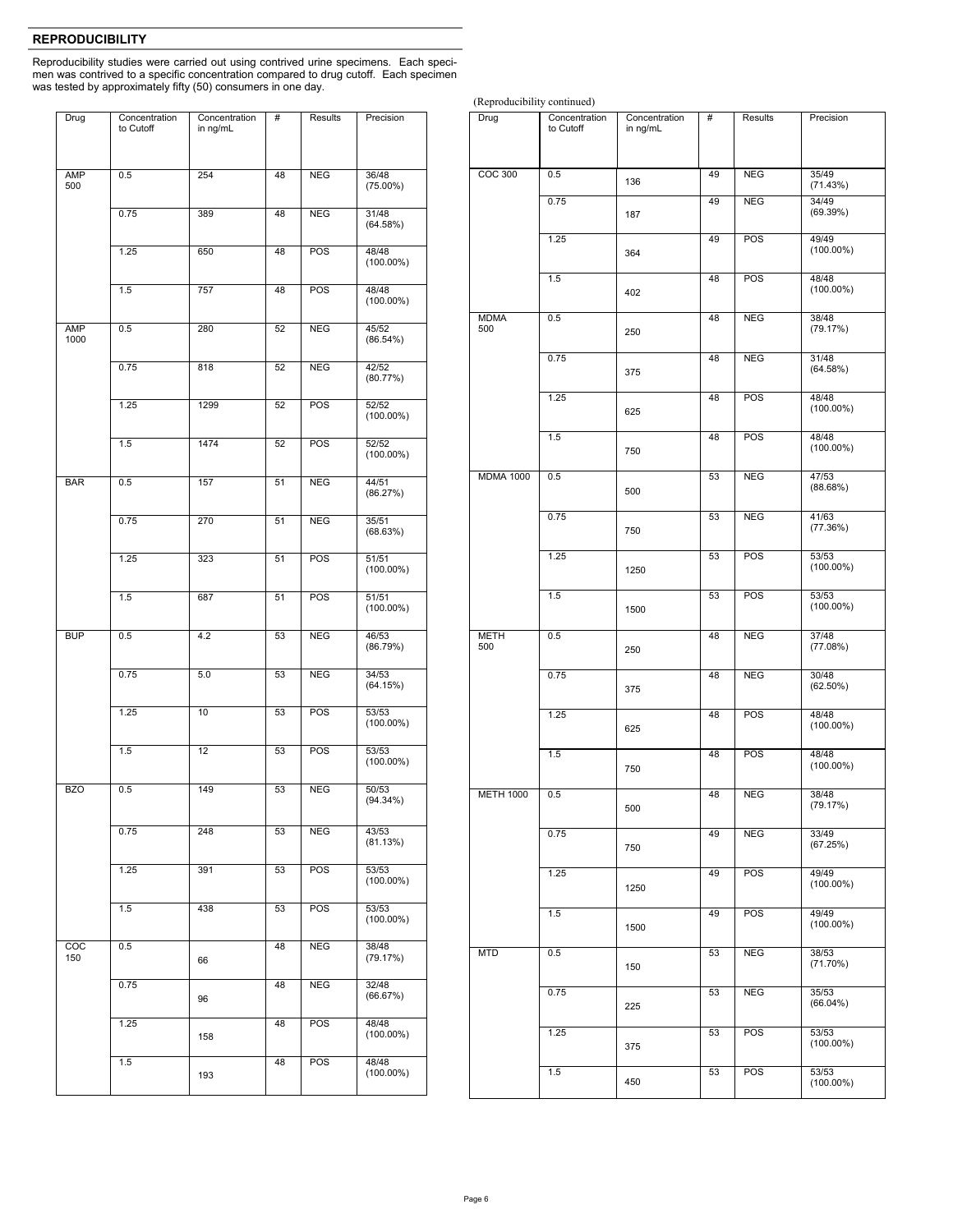| Drug        | Concentration<br>to Cutoff | Concentration<br>in ng/mL | #  | Results    | Precision             |
|-------------|----------------------------|---------------------------|----|------------|-----------------------|
| OPI<br>300  | 0.5                        | 150                       | 48 | NEG        | 37/48<br>(77.08%)     |
|             | 0.75                       | 225                       | 48 | <b>NEG</b> | 34/48<br>(70.83%)     |
|             | 1.25                       | 375                       | 48 | POS        | 48/48<br>$(100.00\%)$ |
|             | 1.5                        | 450                       | 48 | POS        | 48/48<br>$(100.00\%)$ |
| OPI<br>2000 | 0.5                        | 1000                      | 47 | <b>NEG</b> | 34/47<br>(72.34%)     |
|             | 0.75                       | 1500                      | 48 | <b>NEG</b> | 33/48<br>(68.75%)     |
|             | 1.25                       | 2500                      | 49 | <b>POS</b> | 49/49<br>$(100.00\%)$ |
|             | 1.5                        | 3000                      | 49 | POS        | 49/49<br>$(100.00\%)$ |
| OXY         | 0.5                        | 50                        | 51 | <b>NEG</b> | 39/51<br>(76.47%)     |
|             | 0.75                       | 75                        | 51 | <b>NEG</b> | 33/51<br>(64.71)      |
|             | 1.25                       | 125                       | 51 | POS        | 51/51<br>$(100.00\%)$ |
|             | 1.5                        | 150                       | 51 | POS        | 51/51<br>$(100.00\%)$ |
| <b>PCP</b>  | 0.5                        | 12.5                      | 52 | <b>NEG</b> | 41/52<br>(78.85%)     |
|             | 0.75                       | 18.75                     | 52 | <b>NEG</b> | 35/52<br>(67.31%)     |
|             | 1.25                       | 31.25                     | 52 | POS        | 52/52<br>$(100.00\%)$ |
|             | 1.5                        | 37.5                      | 52 | POS        | 52/52<br>$(100.00\%)$ |
| <b>PPX</b>  | 0.5                        | 150                       | 52 | <b>NEG</b> | 40/52<br>(76.92%)     |
|             | 0.75                       | 225                       | 52 | <b>NEG</b> | 36/52<br>(69.23%)     |
|             | 1.25                       | 375                       | 52 | POS        | 52/52<br>$(100.00\%)$ |
|             | 1.5                        | 450                       | 52 | POS        | 52/52<br>$(100.00\%)$ |
| TCA         | 0.5                        | 500                       | 51 | <b>NEG</b> | 41/51<br>(80.39%)     |
|             | 0.75                       | 750                       | 51 | <b>NEG</b> | 39/51<br>(76.47%)     |
|             | 1.25                       | 1250                      | 51 | POS        | 51/51<br>$(100.00\%)$ |
|             | 1.5                        | 1500                      | 51 | <b>POS</b> | 51/51<br>$(100.00\%)$ |
| тнс         | 0.5                        | 25                        | 52 | <b>NEG</b> | 41/52<br>(78.85%)     |
|             | 0.75                       | 37.5                      | 52 | <b>NEG</b> | 37/52<br>(71.15%)     |
|             | 1.25                       | 62.5                      | 52 | POS        | 52/52<br>$(100.00\%)$ |
|             | 1.5                        | 75                        | 52 | POS        | 52/52<br>$(100.00\%)$ |

# (Reproducibility continued) **CROSSREACTIVITY**

The following drugs are not detected by **Rapid TOX Cup II** at concentrations less than 100,000 ng/mL unless otherwise specified:

Acebutolol Acetaldehyde Acetaminophen *(4-Acetamidophenol; N-Acetyl-paminophenol)*  Acetazolamide Acetone 3-(α-acetonylbenzyl)-4-hydroxycoumarin *(Warfarin)*  Acetophenetidin Acetopromazine N-Acetyl-L-cysteine 6-Acetylmorphine *(except OPI & OXY)* N-Acetylprocainamide *(Acecainide)* Acetylsalicylic Acid *(Aspirin; 2-Acetoxybenzoic Acid)*  Albumin, standard Albuterol Allobarbital *(5,5-Diallybarbituric Acid) (except BAR)*  Allopurinol *(4-Hydroxypyrazole (3,4-) Pyrimidine)*  Alpha- hydroxyriazolam\* Alprazolam *(except BZO)* Alprenolol Amantadine *(Adamantan-1-amine)* Amcinonide (+) Amethopterin *(4-Amino-10-methylfolic acid; Methotrexate; Methylaminopterin)*  Amikacin Amiloride p-Aminobenzoic Acid 7-Aminoclonazepam 7-Aminoflunitrazepam DL-Aminoglutethimide 7-Aminonitrazepam Amiodarone Amitriptyline *(except TCA)*  Ammonium Chloride Amobarbital *(amytal;5-Ethyl-5- Isoamyl barbituric Acid) (except BAR)*  Amoxetine Amoxicillin Amphotericin B D-Amphetamine *(except AMP)* DL-Amphetamine *(except AMP)* L-Amphetamine *(except AMP)* **Ampicillin** D-Amygdalin Aniline Antipyrine *(Phenazone)* Apomorphine Aprobarbital *(except BAR)*  Aripiprazole Ariprazole (-) Arterenol *[(-)Norepinephrine]*  L-Ascorbic Acid ASP-PHE-Methyl-Ester *(Aspartame)* D-Aspartic Acid DL-Aspartic Acid L-Aspartic Acid Astemizole Atenolol Atomoxetine Atropine *(Tropinetropate)*  Atrovastin Azathioprine Baclofen Barbital *(Barbitone;5,5-Diethylbarbituric acid; Veronal) (except BAR)*  Barbituric Acid *(2,4,6- Trihydroxypyrimidine; Malonylurea)*  **Beclomethasone** Beclomethasone Dipropionate Bendroflumethiazide Benzidine *(4,4 Diaminobiphenyl)*  **Benicar** Benzylic Acid β-diethylaminoethyl ester Benzocaine *(Ethyl-p-Aminobenzoate)* Benzoic Acid Benzonatate Benzoylecgonine *(except COC)*  Benzphetamine *(α-dimethylphenethylamine*) **Benzthiazide** Benztropine Methane sulfonate *(Benztropine Mesylate)*  Benzyl alcohol Benzylamine Benzylpiperazine Berberine Betamethasone Bilirubin Bisacodyl Bromazepam *(except BZO)* 2-Bromo-α-ergocryptine *(Bromocriptine mesylate)*  (+) Brompheniramine *(Dexbrompheniramine)* (+/-) Brompheniramine Bumetanide Bupivacaine Buprenorphine *(except BUP)* Bupropion HCL **Buspirone** Butabarbital *(except BAR)* Butalbital *(except BAR)*  Butethal *(except BAR)*  Butacaine 2-ButynoicAcid Ethyl Ester *(Ethyl-2-Butynoate)* 

Butyrophenone Caffeine *(1,3,7-Trimethylxanthine)*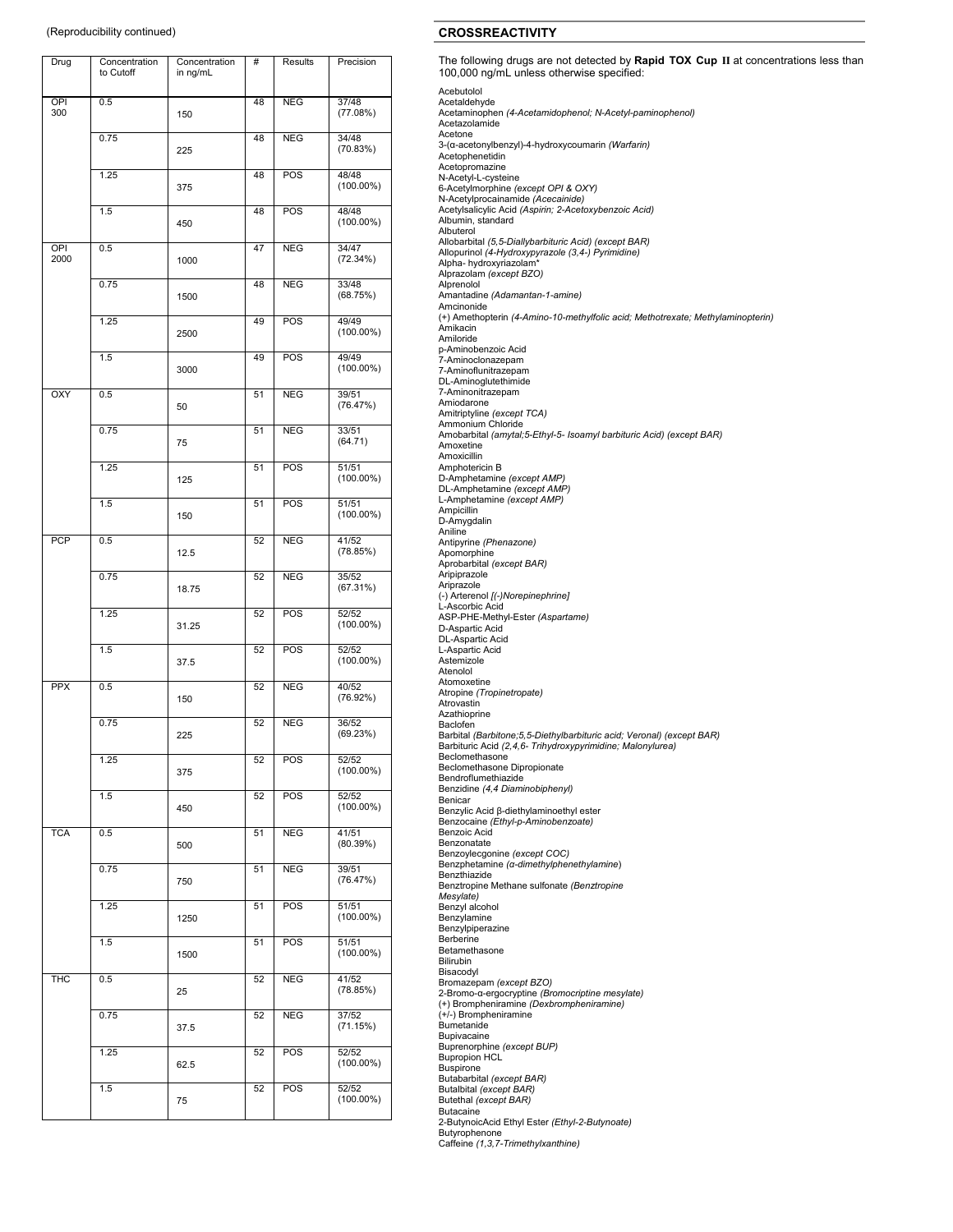(Continued from previous page) (+/-) Camphor Cannabidiol Cannabinol *(except THC)* Canrenoic Acid Captopril Carbamazepine Carbamyl-β-methylcholine-chloride *(Bethanechol Chloride)*  Carboplatin (s)-(-)-Carbidopa Carisoprodol Carvedilol Cefaclor Cefadroxil Cefotaxime **Cefoxitin** Ceftriaxone Cefuroxime Cephalexin Cephaloridine Cephradine *(Cefradine)*  **Cetirizine** α-Chloralose Chloramphenicol *(Chloromycetin)* Chlorcyclizine Chlordiazepoxide *(except BZO)* 2-(p-Chlorophenoxy)-2-Methylpropionic Acid Ethyl Ester *(Clofibrate)* Chloroquine Chlorothiazide Chlorotrianisene (+)Chlorpheniramine (+/-)Chlorpheniramine Chlorpromazine Chlorpropamide Chlorprothixene Chlorthalidone Chlorzoxazone *(5-Chloro-2-Hydroxybenzoxazole)* Cholesterol Cimetidine **Cinchonidine** Cinoxacin Ciprofloxacin Citalopram\* Citalopram Hydrobromide\* Clarithromycin Clemastine Clenbuterol Clindamycin Clindamycin Phosphate Clobazam *(except BZO)*  Clobetasone Butyrate Clomipramine *(except TCA)* Clonazepam *(except BZO)* Clonidine Clorazepate (except BZO) Clorazepate Dipotassium **Cloxacillin** Clozapine Coca ethylene *(except COC)*  Cocaine *(Ecgonine Methyl Ester Benzoate) (except COC)*  Codeine *(Desferrioxamine Mesylate) (except BUP, OPI & OXY)*  Colchicine Cortisone β-Cortol Creatinine Cromolyn *(Cromoglycic Acid)* Cyclobenzaprine *(except TCA)*  Cyclophosphamide Cyclosporin A Cyproheptadine *(except TCA)* Dantrolene Deferoxamine Mesylate Deoxyepinephrine R-(-)-Deprenyl *(Selegiline)*  Desipramine *(except TCA)* N- Desmethylclozapine *(Normethylclozapine)* Desmethyldiazepam *(except BZO)*  Desoximetasone Dexamethasone Dexbrompheniramine Dextromethorphan 4,4'-Diaminophenyl Sulfone *(Dapsone)* Diazepam *(except BZO)* Diazoxide Dichloromethane *(Methylene Chloride)* Dichlorphenamide Diclofenac Dicyclomine Dieldrin Diethyldithiocarbamic Acid N,N-Diethylnicotinamide *(Niacin Diethylamide; Nikethamide)*  Diflorasone Diacetate Diflucortolone pivalate Diflunisal Digitoxin Digoxin *(1,2 β-Hydroxydigitoxin)* DL-3-4 Dihydroxymandelic Acid DL-3-4 Dihydroxyphenyl Glycol 3,4 Dihydroxyphenylacetic Acid (2,3-Dihydroxypropyl) Theophylline *(Dyphylline)*  Diltiazem Diltiazem-cardizem Dimenhydrinate

Dimercaprol (2,3-Dimercaptopropanol) 4-Dimethylaminoantipyrine *(Aminopyrine)* 1,1-Dimethylbiguanide *(Metformin)*  Dimethyl isosorbide Dimethyl Sulfoxide *(DMSO)*  1,3-Dimethyluric Acid 1,7-Dimethylxanthine Diphenhydramine *(except MTD)*  5,5-Diphenylhydantoin *(Phenytoin) (except BAR)*  Dipyridamole Dipyrone Disopyramide *(except MTD)*  Divalproex Dobutamine Doxepin *(except TCA)* Doxycycline Doxylamine Droperidol **Ecgonine** Ecgonine Methyl Ester Efavirenz Emetine Enalapril (-)-ψEphedrine (+)-ψ-Ephedrine  $(+)$ Enhedrine (+/-)Ephedrine (-)Epinephrine (+/-)Epinephrine Erythromycin Escitalopram Eserine *(Physostigmine) (except OPI)*  Estazolam *(except BZO)*  ß-Estradiol Estriol Estrone Estrone-β-D-Glucuronide Estrone-3-Sulfate Ethacrynic Acid Ethambutol Ethamivan *(N,N-Diethylvanillamide)* Ethanol, Standard Ethopropazine Ethosuxuximide *(2-Ethyl-2-Methylsuccinimide)*  2-Ethyl –2-Phenylmalonamide Ethylene Glycol Ethylenediaminetetraacetic Acid *(EDTA)* 2-Ethylidine-1,5-Dimethyl-3,3-diphenylpyrolidine<br>Ethylmorphine\* *(except OPI & OXY)*<br>17-α-Ethynylestradiol Etodolac Etoposide **Ezetimibe** Famotidine Felodipine **Fenfluramine** Fenoprofen *[(+/-)-2-(3-Phenoxyphenyl) Propionic Acid]*  Fentanyl\* Ferrous Sulfate Fexophenadine Fluoxetine Flurbiprofen Flufenamic Acid Flunisolide Flunitrazepam *(except BZO)*  Fluphenazine Flurandrenolide Flurazepam *(except BZO)* Flurbiprofen Formaldehyde Furosemide **Gabapentin** Gemfibrozil Gentamicin Sulfate Gentisic Acid<br>Glucose Glucose (D)-(+)-Glucose *(Dextrose)*  Glibenclamide Griseofulvin Guaiacol Glyceryl Ether Guaifenesin Guanethidine Halazepam Halcinonide Haloperidol Hemoglobin Heroin *(Diacetylmorphine)\* (except OPI)*  Hexachlorocyclohexane Hexachlorophene Hexobarbital Hippuric Acid Histamine *[2 (4-Imidazolyl) Ethylamine]*  DL-Homatropine Hydralazine *(1-Hydrazinophthalazine)*  (1S,9R)- β-Hydrastine Hydrochlorothiazide Hydrocodone *(except BUP,OPI& OXY)* Hydrocortisone Hydroflumethiazide Hydromorphone *(except OPI & OXY)* Hydroxocobalamin O-Hydroxyhippuric Acid 5-Hydroxyindole-3-Acetic Acid 5-Hydroxy-2-indole-2-Carboxylic Acid 4-Hydroxy-3-Methoxyphenylacetic Acid *(Homovannilic Acid)*  4-Hydroxy Phencyclidine *(except PCP)* 

11-Hydroxy-∆9-Tetrahydrocannabinol\* *(except THC)*  5-Hydroxytryptamine *(Serotonin)*  3-Hydroxytyramine Hydroxyzine *(Atarax)* L-Hyoscyamine Ibuprofen Irbesartan Imidazole-4-Acetic acid Imipramine *(except TCA)*  Indapamide Indole-3-Acetic acid Indole-3-Butyric Acid DL-Indole-3-Lactic Acid Indomethacin Interferon Ipratropium Bromide Iproniazid Isonicotinic Acid *(Pyridine-4-Carboxylic Acid)* Isonicotinic Acid Hydrazide Isopropamide *(except MTD)* (+)Isoproterenol (-)Isoproterenol (+/-)Isoproterenol Isoxsuprine Kanamycin Ketamine Ketoprofen Kynurenic Acid ..<sub>y</sub>..........<br>Labetalol Lamotrigine Lanoprazole Lansoprazole Levorphanol Levothyroxine Lidocaine Linoleic Acid-Conjugated (CLA), Gamma, Alpha; Eicosapentanoic, docahexaenoic acid; omega 369 Lisinopril Lithium Carbonate Loperamide Loratadine (+/-)Lorazepam *(except BZO)* Lormetazepam *(except BZO)*  Lysergic Acid Diethylamide *(LSD)*  Mebendazole Meclizine Meclofenamic Acid Medazepam Mefenamic Acid Melanin Meloxicam Melphalan (-)Menthol Meperidine Mephenesin Mephentermine Meprobamate 6-Mercaptopurine Mersalyl Acid Mescaline *(3,4,5-Trimethoxyphenyethylamine)*  DL-Metanephrine Metaproterenol Metaraminol *[(-)-m-Hydroxyphenylpropanolamine]* (+/-) Methadone *(except MTD)*  (+) Methamphetamine *(Methylamphetamine; d-Desoxyephedrine) (except MDMA & MET)*  (+/-) Methamphetamine *(except MDMA & MET)* Methanol, Absolute Methaqualone Methazolamide Methotrimeprazine **Methoxamine** Methoxamine (S)-6-Methoxy-α-Methyl-2-Napthalene Acetic Acid *(Naproxen)*  Methoxyphenamine 5-Methoxytryptamine 3-Methoxytyramine 2-Methyl-3-(3,4-dihydroxyphenyl)-DL-Alanine 2-Methyl-3-(3,4-dihydroxypheyl)-L-Alanine 3,3'-Methylene-bis-(4-Hydroxycoumarin) *(Dicumarol)*  Methylene Blue (+/-) 3,4-Methylenedioxyamphetamine *(MDA) (except AMP)*  (+/-) 3,4-Methylenedioxymethamphetamine *(MDMA) (except MET & MDMA)*  (+/-) 3,4-methylenedioxy-n-ethylamphetamine *(MDEA) (except MET & MDMA)*  1-Methylhistamine 6 α-Methyl-17 α-Hydroxyprogesterone *(Medroxyprogesterone)*  6 α-Methylprednisolone *(Medrol)*  Methylphenidate *(Ritalin)*  Methyl Salicylate Methyl Viologen *(Gramoxone; Paraquat Dichloride)* Meticrane Metoclopramide *(except BUP & COC)*  (+/-)Metoprolol Metronidazole Mexiletine *(except AMP)*  Mianserin Midazolam Milrinone Minaprine Minocycline Mirtazapine *(except BZO)*

Morphine *(except BUP,OPI & OXY)*  Morphine-3-β-D-Glucuronide *(except OPI)*  Mupirocin Nabumetone Nadolol Nafcillin **Nalburphine** Nalidixic Acid Nalmefene *(except BUP)*  Nalorphine *(except OPI)*  Naloxone Naltrexone *(except BUP)*  Naphazoline α-Naphthalene Acetic Acid β-Naphthalene Acetic Acid α-Naphthol **Neomycin Sulfate** Nialamide Nicotic Acid *(Niacin)* Nifedipine Nitrazepam *(except BZO)* **Nitrofurantoin** Nomifensine 11-Nor-∆8-Tetrahydrocannabinol-9-Carboxylic Acid\* *(except THC)*  11-Nor-∆9-Tetrahydrocannabinol-9-Carboxylic Acid\* *(except THC)*  11-Nor-∆9-THC-9-Carboxylic Acid Glucuronide\* (*except THC)*  Norclomipramine *(except TCA)* Norocaine Norcodeine *(except OPI)* Nordoxepin *(except TCA)* Nordiazepam *(except BZO)* Norethindrone Norfloxacin DL-Normetanephrine Normorphine d-Norpropoxyphene *(except PPX)*  Nortriptyline *(except TCA)* Noscapine Nylidrin **Olmesartan** Omenrazole Orotic Acid *(Uracil-6-Carboxylic Acid)*  Orphenadrine Oxalic Acid *(Ethanedioic Acid)*  Oxaprozin Oxazepam *(except BZO)* Oxolinic Acid Oxybutynin Chloride Oxycodone *(except OPI &OXY)*  Oxymetazoline Oxyphenbutazone Oxyprenolol **Oxypurinol** Paclitaxel Pancuronium Bromide Pantoprazole Papaverine Pargyline Paroxetine HCL Phenazopyridine Phencyclidine Morpholine *(except PCP)*  Penicillin G *(Benzylpenicillin)* Pentachlorophenol Pentobarbital *(Nembutal) (except BAR)* Pentoxifylline *(Trental)*  Pentylenetetrazole Phencyclidine *(except PCP)*  Phendimetrazine p-Phenylenediamine Phenelzine Phenformin Pheniramine Phenobarbital *(except BAR)* Phenol Phenolphthalein Phenothiazine *(Thiodiphenylamine)*  Phenoxymethyl Penicillinic Acid *(Penicillin V)*  Phentermine *(α,α-Dimethylphenethylamine) (except AMP)*  Phentolamine DL-Phenylalanine L-Phenylalanine Phenylbutazone L-Phenylephrine (+/-)-α-Phenylethylamine *(α-Methyl benzylamine)* β-Phenylethylamine (R)-(+)-α-Phenylethylamine (+/-) Phenylpropanolamine *(PPA)*  Phenylosamide Phthalic Acid *(1,2-Benzenedicarboxylic Acid)*  Picrotoxin Pilocarpine Pimozide Pinacidil Pindolol Pioglitazone L-Pipecolic Acid Pipemidic Acid Piroxicam Potassium Chloride Potassium Iodide Prazepam Prazosin Prednisolone *(1-Dehydrocortisol)*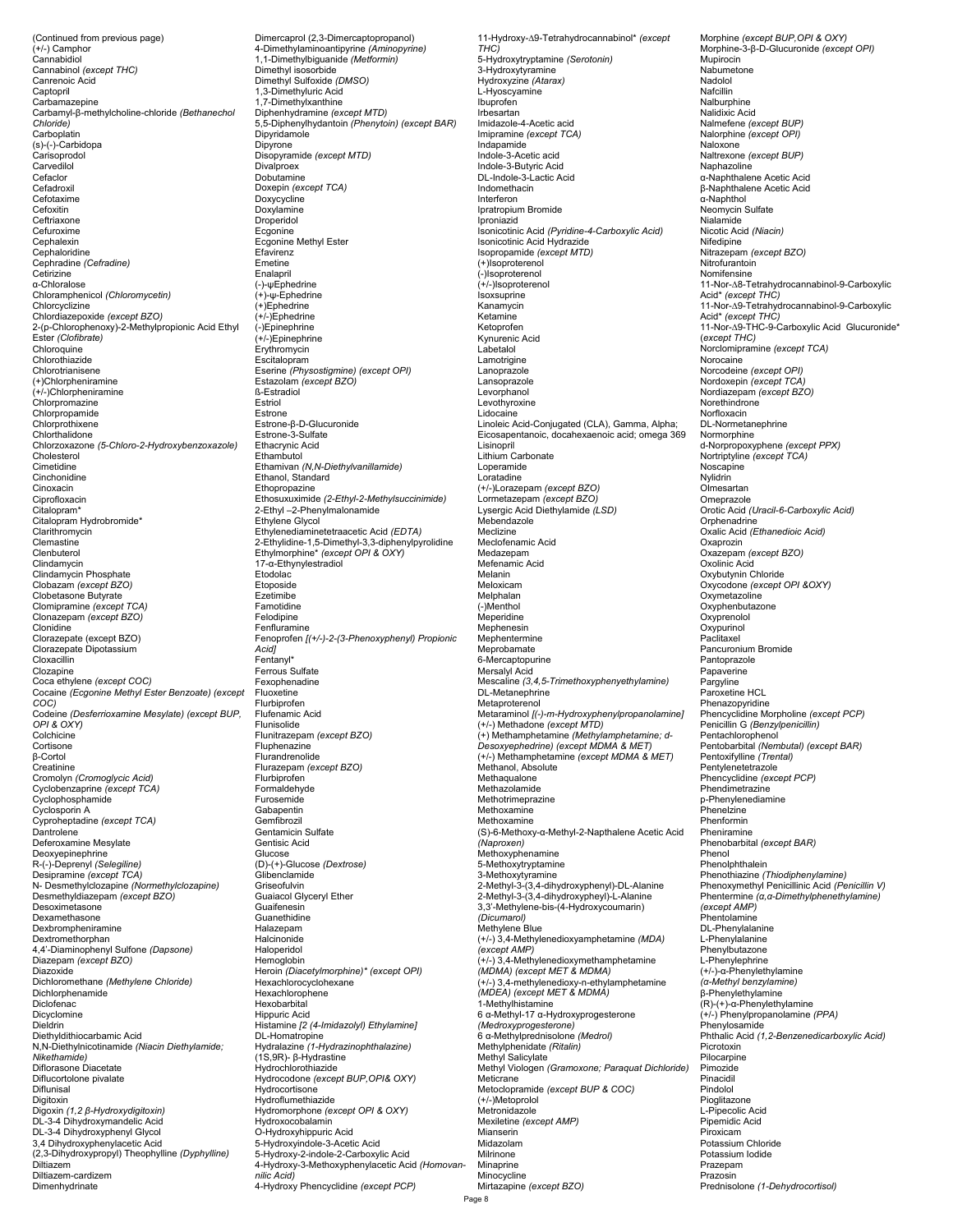| (continued from previous page)<br>Prednisone (Dihydrocortisone)                                                                                                                                                                                                                       | Toluene<br>cis-Tramadol<br>Trans-2-Phenylcyclopropylamine<br>(Tranylcypromine-mine)<br>Tramadol HCI<br>Trazodone<br>Triamcinolone (Fluoxiprednisolone)<br>Triamterene<br>Triazolam* (except BZO)<br>Trichlormethiazide<br>Trichloroacetic acid<br>2,2,2 Trichloroethanol<br>Trifluoperazine<br>Triflupromazine<br>DL-Trihexyphenidyl<br>Trimethobenzamide (except MDMA &<br>MET)<br>Trimethoprim<br>3,5,5-Trimethyloxazolidine-2-4dione<br>(Trimethadione)<br>Trimipramine (except TCA)<br>Triprolidine<br><b>DL-Tropic Acid</b><br>Tropine<br>Tryptamine [3-(2-Aminoethyl) Indole]<br>DL-Tryptophan (3 β-Indolylalanine; (+/-)-α-<br>Amino-3-Indolepropionic Acid)<br>d-Tubocurarine Chloride<br>Tyramine (4-Hydroxyphenethylamine)<br>DL-Tyrosine<br>Urea (Carbamide)<br>Uric Acid<br>Vancomycin<br>(+/-)Verapamil<br>Venlafaxine (except PCP)<br>Vincamine<br>Vitamins<br>Warfarin<br>Xylometazoline<br>Yohimbine<br>Zearalenone<br>Zolpidem<br>Zomepirac<br>Zopiclone<br>*tested at 10,000 ng/mL | <b>Trouble Shooting Tips</b>                                                  |                                                                                                                                                                                       |                                                                                                                                                                 |
|---------------------------------------------------------------------------------------------------------------------------------------------------------------------------------------------------------------------------------------------------------------------------------------|------------------------------------------------------------------------------------------------------------------------------------------------------------------------------------------------------------------------------------------------------------------------------------------------------------------------------------------------------------------------------------------------------------------------------------------------------------------------------------------------------------------------------------------------------------------------------------------------------------------------------------------------------------------------------------------------------------------------------------------------------------------------------------------------------------------------------------------------------------------------------------------------------------------------------------------------------------------------------------------------------|-------------------------------------------------------------------------------|---------------------------------------------------------------------------------------------------------------------------------------------------------------------------------------|-----------------------------------------------------------------------------------------------------------------------------------------------------------------|
| 5-Pregnen-3ß-OL-20-one<br>(EPI pregnanolone; Pregnenolone)<br>Prilocaine                                                                                                                                                                                                              |                                                                                                                                                                                                                                                                                                                                                                                                                                                                                                                                                                                                                                                                                                                                                                                                                                                                                                                                                                                                      | <b>Potential Failure</b>                                                      | <b>Potential Cause of Failure</b>                                                                                                                                                     | <b>Corrective/Preventive</b><br><b>Actions</b>                                                                                                                  |
| Primaquine<br>Primidone (2-Desoxyphenobarbital)<br>Proadifen<br>Probenecid [p-(Dipropylsulfamoy)<br><b>Benzoic Acid]</b><br>Procainamide<br>Procaine (Novocaine) (except COC, MDMA &<br>MET)                                                                                          |                                                                                                                                                                                                                                                                                                                                                                                                                                                                                                                                                                                                                                                                                                                                                                                                                                                                                                                                                                                                      | One or more of the test strips<br>fails to flow immediately                   | The test strips may not all begin<br>to flow at the same time<br>It is not uncommon for strips to<br>flow at different rates                                                          | If one or more of the test strips<br>fail to flow after 1 minute,<br>agitate the cup on a flat surface<br>for a few seconds<br>All test strips should yield     |
| Prochlorperazine<br>Procyclidine (except MTD)<br>Promazine (except TCA)<br>Promethazine<br>Propionyl promazine                                                                                                                                                                        |                                                                                                                                                                                                                                                                                                                                                                                                                                                                                                                                                                                                                                                                                                                                                                                                                                                                                                                                                                                                      |                                                                               |                                                                                                                                                                                       | results within the 3 to 5 minute<br>time period<br>Do not turn the cup upside                                                                                   |
| d-Propoxyphene (except PPX)<br>DL-Propranolol<br>2-Propylpentanoic Acid (Valproic Acid)                                                                                                                                                                                               |                                                                                                                                                                                                                                                                                                                                                                                                                                                                                                                                                                                                                                                                                                                                                                                                                                                                                                                                                                                                      |                                                                               |                                                                                                                                                                                       | down during the testing period                                                                                                                                  |
| Protein<br>Pyridoxine<br>Protriptyline (except TCA)<br>d-Pseudoephedrine                                                                                                                                                                                                              |                                                                                                                                                                                                                                                                                                                                                                                                                                                                                                                                                                                                                                                                                                                                                                                                                                                                                                                                                                                                      | One or more of the test strips<br>fail to flow                                | Insufficient sample<br>Sample is below the minimum fill<br>line                                                                                                                       | Ensure sample is above the<br>minimum fill line labeled on the<br>cup                                                                                           |
| Pyridine-2-AldoximeMethochloride (Pralidoxime<br>Chloride)<br>Pyrilamine (Mepyramine)                                                                                                                                                                                                 |                                                                                                                                                                                                                                                                                                                                                                                                                                                                                                                                                                                                                                                                                                                                                                                                                                                                                                                                                                                                      | Test results are washed out<br>or test line(s) appears<br>smeared             | Vigorously shaking the cup or<br>turning the cup upside down will<br>flood the test strip(s)                                                                                          | Avoid excessive agitation or<br>turning the cup upside down                                                                                                     |
| Quinapril<br>Quinidine<br>Quinine<br>Quinolinic Acid (2,3-Pyridinedicarboxylic Acid)                                                                                                                                                                                                  |                                                                                                                                                                                                                                                                                                                                                                                                                                                                                                                                                                                                                                                                                                                                                                                                                                                                                                                                                                                                      |                                                                               |                                                                                                                                                                                       | If agitation is necessary, lightly<br>agitate the cup on a flat surface<br>for a few seconds                                                                    |
| Ramipril<br>Ranitidine (Zantac) (except MDMA & MET)<br>Rescinnamine<br>Reserpine<br>Ribavirin                                                                                                                                                                                         |                                                                                                                                                                                                                                                                                                                                                                                                                                                                                                                                                                                                                                                                                                                                                                                                                                                                                                                                                                                                      | Cup has leaked during<br>shipment for confirmation                            | Lid was loosely placed on the<br>cup prior to shipping                                                                                                                                | Ensure that the lid is placed on<br>the cup and tightened appropri-<br>ately prior to shipping                                                                  |
| Riboflavin<br>Ritodrine                                                                                                                                                                                                                                                               |                                                                                                                                                                                                                                                                                                                                                                                                                                                                                                                                                                                                                                                                                                                                                                                                                                                                                                                                                                                                      | The Control Line(s) does not<br>appear after 10 minutes                       | Flooding of the test strip(s) by<br>excessive agitation or turning the<br>cup upside down                                                                                             | Test is considered invalid                                                                                                                                      |
| Rosiglitazone<br>Rosuvastatin                                                                                                                                                                                                                                                         |                                                                                                                                                                                                                                                                                                                                                                                                                                                                                                                                                                                                                                                                                                                                                                                                                                                                                                                                                                                                      |                                                                               |                                                                                                                                                                                       | Repeat the test                                                                                                                                                 |
| Salbutamol (Albuterol)<br>Salicylamide (2-Hydroxybenzamide)<br>Salicylic Acid (2-Hydroxybenzoic Acid)<br>(-) Scopolamine (Hyoscine)                                                                                                                                                   |                                                                                                                                                                                                                                                                                                                                                                                                                                                                                                                                                                                                                                                                                                                                                                                                                                                                                                                                                                                                      |                                                                               |                                                                                                                                                                                       | Avoid excessive agitation or<br>turning the cup upside down                                                                                                     |
| Secobarbital (Quinalbarbitone) (except BAR)<br>Sertraline<br>Simvastatin<br>Sodium Chloride                                                                                                                                                                                           |                                                                                                                                                                                                                                                                                                                                                                                                                                                                                                                                                                                                                                                                                                                                                                                                                                                                                                                                                                                                      |                                                                               |                                                                                                                                                                                       | If agitation is necessary, lightly<br>agitate the cup on a flat surface<br>for a few seconds                                                                    |
| Sodium Formate<br>(+/-)Sotalol<br>Strychnine                                                                                                                                                                                                                                          |                                                                                                                                                                                                                                                                                                                                                                                                                                                                                                                                                                                                                                                                                                                                                                                                                                                                                                                                                                                                      | The Control Line(s) does not<br>appear after 10 minutes                       | Insufficient sample<br>Sample below the minimum fill                                                                                                                                  | Test is considered invalid                                                                                                                                      |
| Succinylcholine Chloride<br>Sulfamethazine                                                                                                                                                                                                                                            |                                                                                                                                                                                                                                                                                                                                                                                                                                                                                                                                                                                                                                                                                                                                                                                                                                                                                                                                                                                                      |                                                                               | line                                                                                                                                                                                  | Repeat the test                                                                                                                                                 |
| Sulfamethoxazole<br>Sulfanilamide (p-Aminobenzenesulfonamide)<br>Sulfathiazole<br>Sulfisoxazole<br>Sulindac (except BZO)                                                                                                                                                              |                                                                                                                                                                                                                                                                                                                                                                                                                                                                                                                                                                                                                                                                                                                                                                                                                                                                                                                                                                                                      |                                                                               |                                                                                                                                                                                       | Ensure sample is above the<br>minimum fill line labeled on the<br>cup                                                                                           |
| (+/-)Sulpiride<br>Suxibuzone (except MTD)<br>Talbutal (except BAR)<br>Tamoxifen                                                                                                                                                                                                       |                                                                                                                                                                                                                                                                                                                                                                                                                                                                                                                                                                                                                                                                                                                                                                                                                                                                                                                                                                                                      | Color blindness<br>(For analyte result interpreta-<br>tion)                   | Result and control lines are<br>colored                                                                                                                                               | Color differentiation is not<br>required to interpret the test<br>results                                                                                       |
| <b>Tannic Acid</b><br>Temazepam (except BZO)<br>Tenoxicam<br>Terazonin                                                                                                                                                                                                                |                                                                                                                                                                                                                                                                                                                                                                                                                                                                                                                                                                                                                                                                                                                                                                                                                                                                                                                                                                                                      |                                                                               |                                                                                                                                                                                       | Once the control lines have<br>formed the results are read by<br>the appearance or lack of a line                                                               |
| Terazosin<br>Terazosin HCI<br>Terbutaline<br>Terfenadine<br>Tetracycline<br>Tetraethyl Thiuram Disulfide (Disulfiram)<br>∆8-Tetrahydrocannabinol (except THC)<br>∆9-Tetrahydrocannabinol (except THC)<br>Tetrahydrozoline                                                             |                                                                                                                                                                                                                                                                                                                                                                                                                                                                                                                                                                                                                                                                                                                                                                                                                                                                                                                                                                                                      | Questionable results                                                          | Physical degradation of device,<br>improper storage, opening pack-<br>age too soon prior to testing,<br>attempting to read test results<br>outside of result interpretation<br>window | Follow product instructions for<br>correct product storage,<br>handling and result<br>interpretation                                                            |
| Thebaine (Paramorphine) (except OPI & OXY)<br>Theobromine (3,7-Dimethylxanthine)<br>Theophylline (1,3-Dimethylxanthine)<br>Thiamine (Aneurine)<br>Thimerosal (Sodium Ethylmercurithiosalicylate)<br>Thioridazine<br>cis-Thiothixene<br>Thymol (5-Methly-2-Isopropylphenol)<br>Timolol |                                                                                                                                                                                                                                                                                                                                                                                                                                                                                                                                                                                                                                                                                                                                                                                                                                                                                                                                                                                                      | Questionable results or<br>excessive invalid results                          | Specimen adulteration                                                                                                                                                                 | Upon receipt of the specimen<br>and within four (4) minutes,<br>read the temperature strip to<br>ensure it is between $90 - 100^{\circ}$<br>$F(32-38^{\circ}C)$ |
| Tobramycin<br>Tolazamide<br>Tolbutamide<br>Tolmetin                                                                                                                                                                                                                                   |                                                                                                                                                                                                                                                                                                                                                                                                                                                                                                                                                                                                                                                                                                                                                                                                                                                                                                                                                                                                      | Questionable results/ non-<br>confirmation of preliminary<br>positive results | Incorrect or lack of specimen<br>confirmation testing                                                                                                                                 | For the most reliable confirma-<br>tion results, confirm by GC/MS<br>at limit of detection levels                                                               |
|                                                                                                                                                                                                                                                                                       |                                                                                                                                                                                                                                                                                                                                                                                                                                                                                                                                                                                                                                                                                                                                                                                                                                                                                                                                                                                                      |                                                                               |                                                                                                                                                                                       |                                                                                                                                                                 |